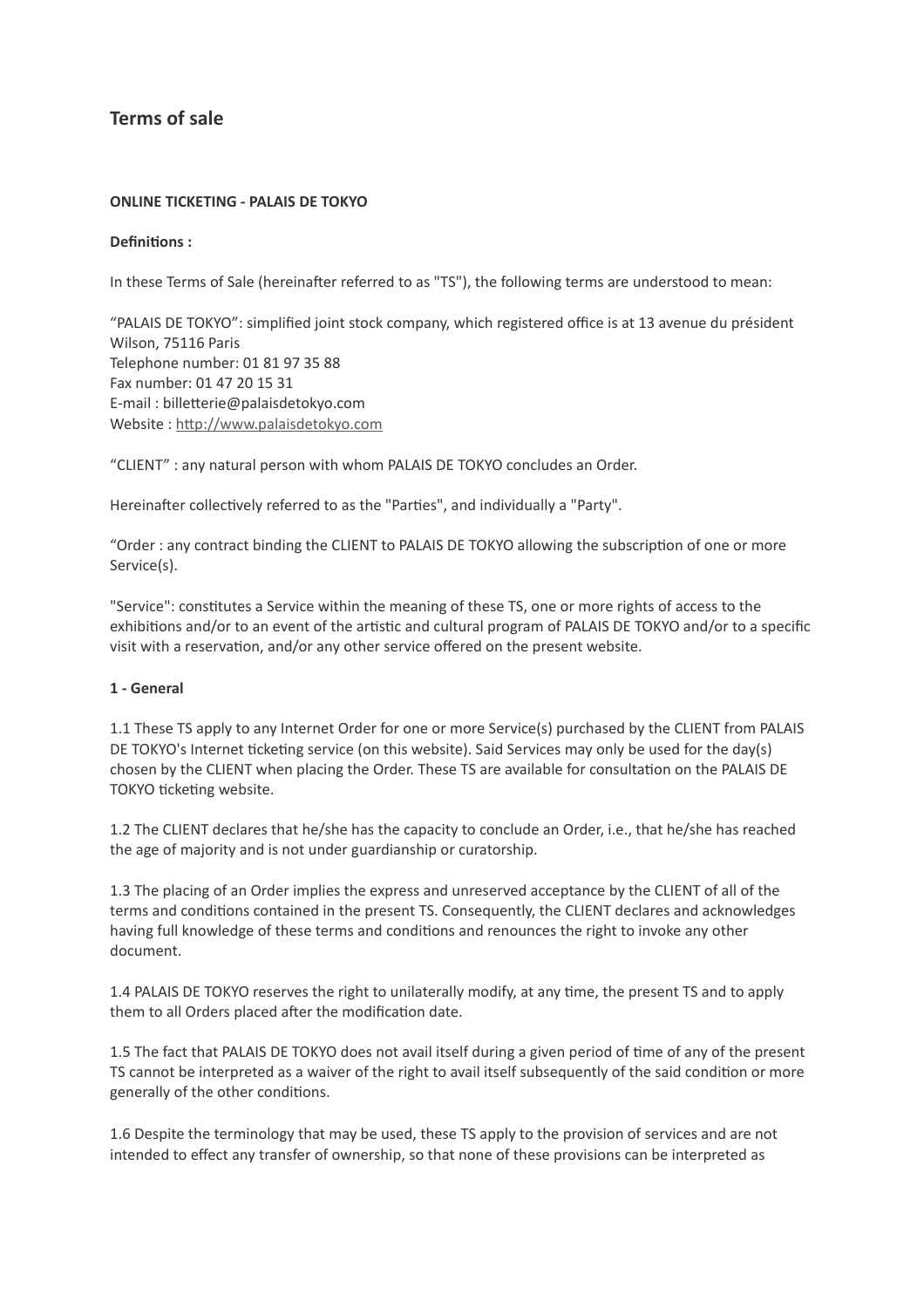constituting a sale. The marketing of admission rights for a cultural site and the services related to it are considered as services.

# **2 - Orders**

2.1 Orders for Service(s) are subject to these TS as well as to PALAIS DE TOKYO's visiting rules.

2.2 To place an Order, each CLIENT must be identified after having created a secure account with a login and password. After logging in, the CLIENT will fill in the form with the details of the desired Service(s). Before definitively registering an Order, the CLIENT will have the opportunity to check his or her selection (Order) and may modify it at his or her convenience. The Order shall not be definitively registered until the third and final validation of the Order summary screen. This last "click" shall be deemed to be the signature referred to in Article 1367 of the French Civil Code (hereinafter referred to as the "Acceptance Click"). As of the above-mentioned Acceptance Click, the Order shall be considered irrevocable and may only be challenged in the cases set forth below. The CLIENT may, prior to this final Acceptance Click, identify and correct any errors.

2.3 Once the Order has been registered, the CLIENT's computer will automatically be redirected to a page confirming the final validation of the Order. The CLIENT will also receive a confirmation e-mail. Only the validation in the form of a bar-coded ticket (hereinafter referred to as the "Ticket" or "Tickets") will be valid for any access to PALAIS DE TOKYO. To this end, it must be printed out by the CLIENT, who will use it in accordance with the provisions of Article 2.6 hereof.

2.4 The CLIENT is guaranteed that his/her bank account will only be debited once by PALAIS DE TOKYO via its secure payment site, for the total amount of the Order for the Service(s) and only as of the final registration mentioned in Article 2.2

2.5 All information contained in the confirmation e-mails shall be deemed accepted by the CLIENT if he/ she has not contested them by registered letter with acknowledgement of receipt within 8 days. However, they may only be contested to the extent that they differ from the Order.

2.6 By keeping and/or printing the confirmation page or the e-mail sent by PALAIS DE TOKYO, the CLIENT has proof of his or her Order, but this document may under no circumstances be used as a Ticket to PALAIS DE TOKYO.

2.7 The PALAIS DE TOKYO Tickets purchased will be printable directly by the CLIENT via his/her own equipment.

2.8 In application of articles L.221-28 and L.221-5 of the French Consumer Code, the CLIENT does not benefit from the 14-day withdrawal period provided for in article L.221-18 of the same code.

### **3 - General rules relating to the sale of the Service(s)**

### 3.1 Price

The descriptions of the Services presented on the internet ticketing service of PALAIS DE TOKYO specify, for each Service, the services included in the price. Prices are indicated in Euros and are understood to include all taxes, unless otherwise indicated on the internet ticketing service. In general, and unless expressly stated otherwise, prices do not include insurance and all personal expenses (food, beverages, tips) and more generally any service not expressly mentioned on PALAIS DE TOKYO internet ticketing service. The prices shown on the Internet ticketing service may be modified at any time, without prior notice, it being understood that such modifications will be inapplicable to Orders previously accepted.

3.2 The only method of payment accepted for Orders subject to these General Terms and Conditions is by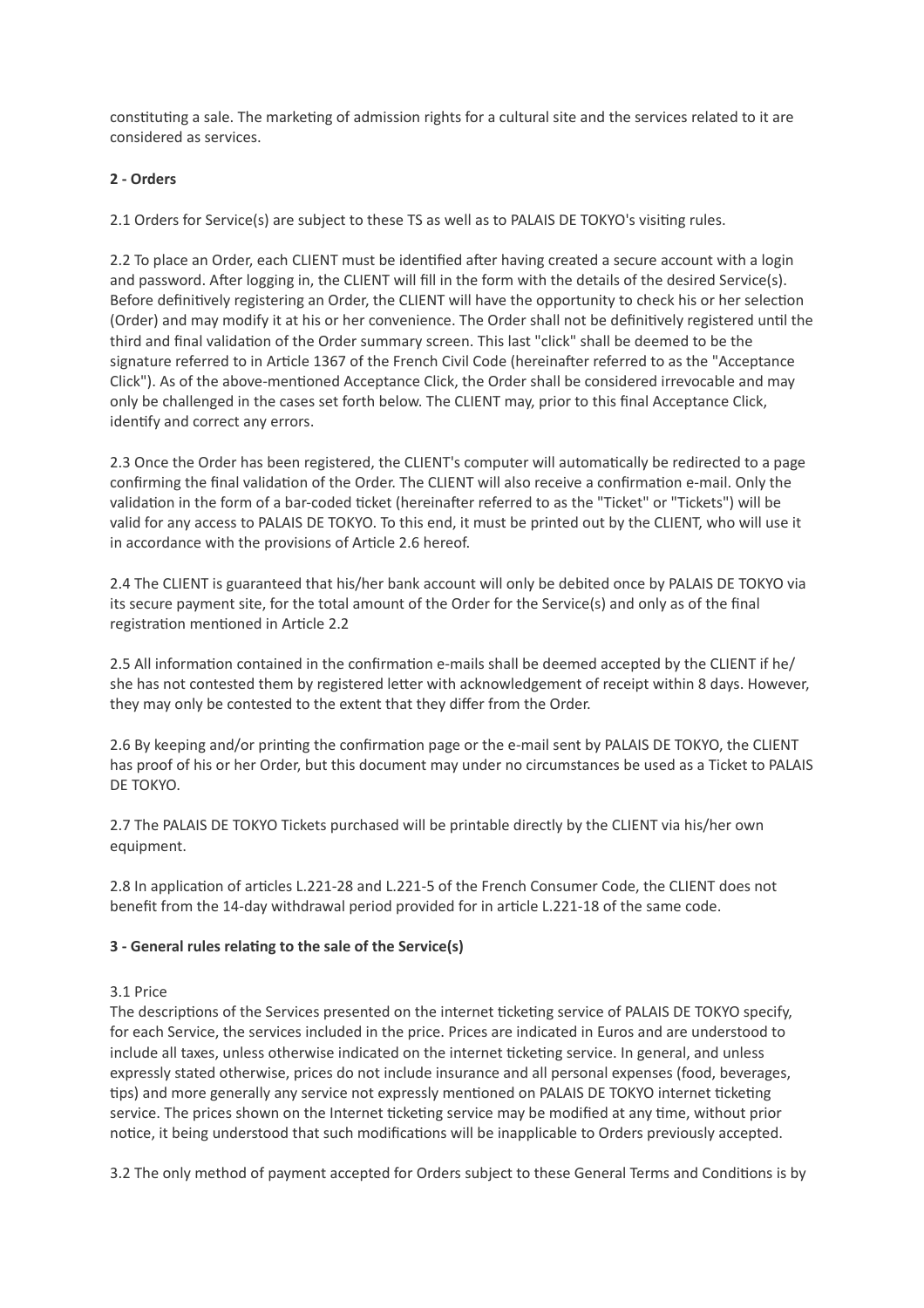credit card (Carte Bleue, Visa, Mastercard and American Express cards are accepted). The payment of the total amount of the Order through the Web site is made directly to PALAIS DE TOKYO, using the CLIENT's credit card number and a secure payment system.

3.3 PALAIS DE TOKYO will issue a summary invoice showing the date and the amount paid by the CLIENT for the Order.

## **4 - Obligations of the parties**

4.1 THE PALAIS DE TOKYO undertakes to execute the Order for the Service(s), subject to the provisions of Article 8 below and the CLIENT's compliance with the procedure set forth in Article 2 above.

4.2 In the event that PALAIS DE TOKYO is unable to fulfill its obligations after the Order has been definitively confirmed, PALAIS DE TOKYO reserves the right to modify the initial nature of the Service(s) in order to ensure, as far as possible, that the Service(s) meet(s) the CLIENT's expectations; where applicable, PALAIS DE TOKYO must inform the CLIENT in a timely manner of any modification.

4.3 The CLIENT agrees to comply with all instructions given by PALAIS DE TOKYO concerning the use of the Service(s) as well as with the above-mentioned visiting rules.

4.4 No rights arising from an Order may be assigned by the CLIENT to a third party without prior written notice to PALAIS DE TOKYO.

### **5 - Liabilities**

5.1 PALAIS DE TOKYO may avoid all or part of its liability by proving that the failure to execute or improper execution of the Order is due either to the CLIENT or to a case of force majeure or fortuitous event as defined in article 1218 of the French Civil Code and in the case law of the French courts.

5.2 The CLIENT shall be held responsible for any damage, direct or indirect, that he/she may cause during his/her presence on the site of PALAIS DE TOKYO, whether to the staff and/or clientele of PALAIS DE TOKYO, or to any equipment made available to the CLIENT by PALAIS DE TOKYO.

5.3 PALAIS DE TOKYO declines all responsibility for damage caused by visitors of any kind. Indeed, each visitor is responsible for any damage, direct or indirect, that he or she may cause while visiting PALAIS DE TOKYO.

5.4 PALAIS DE TOKYO may not be held liable in any way, particularly in the event of loss or theft of the Ticket. However, a duplicate may be issued at the dedicated ticket office upon presentation of an ID, the identifier and the reservation date, provided that the Ticket has not been used.

### **6 - Cancellation**

In the event that the Order is cancelled by PALAIS DE TOKYO, all sums paid by the CLIENT to PALAIS DE TOKYO shall be returned to the CLIENT as compensation for the prejudice caused by the cancellation. In the event that the CLIENT cancels the Order or does not use the Service(s), all sums paid by the CLIENT to PALAIS DE TOKYO shall be retained by PALAIS DE TOKYO and the CLIENT shall not be entitled to any refund.

Subject to the foregoing, any request for cancellation or modification of the Order by the CLIENT must be sent by registered letter with acknowledgement of receipt to PALAIS DE TOKYO, at the following address PALAIS DE TOKYO, Direction des Publics, Service Billetterie, 13 avenue du Président Wilson, 75116 Paris, or by email at the following address: [billetterie@palaisdetokyo.com.](mailto:billetterie@palaisdetokyo.com)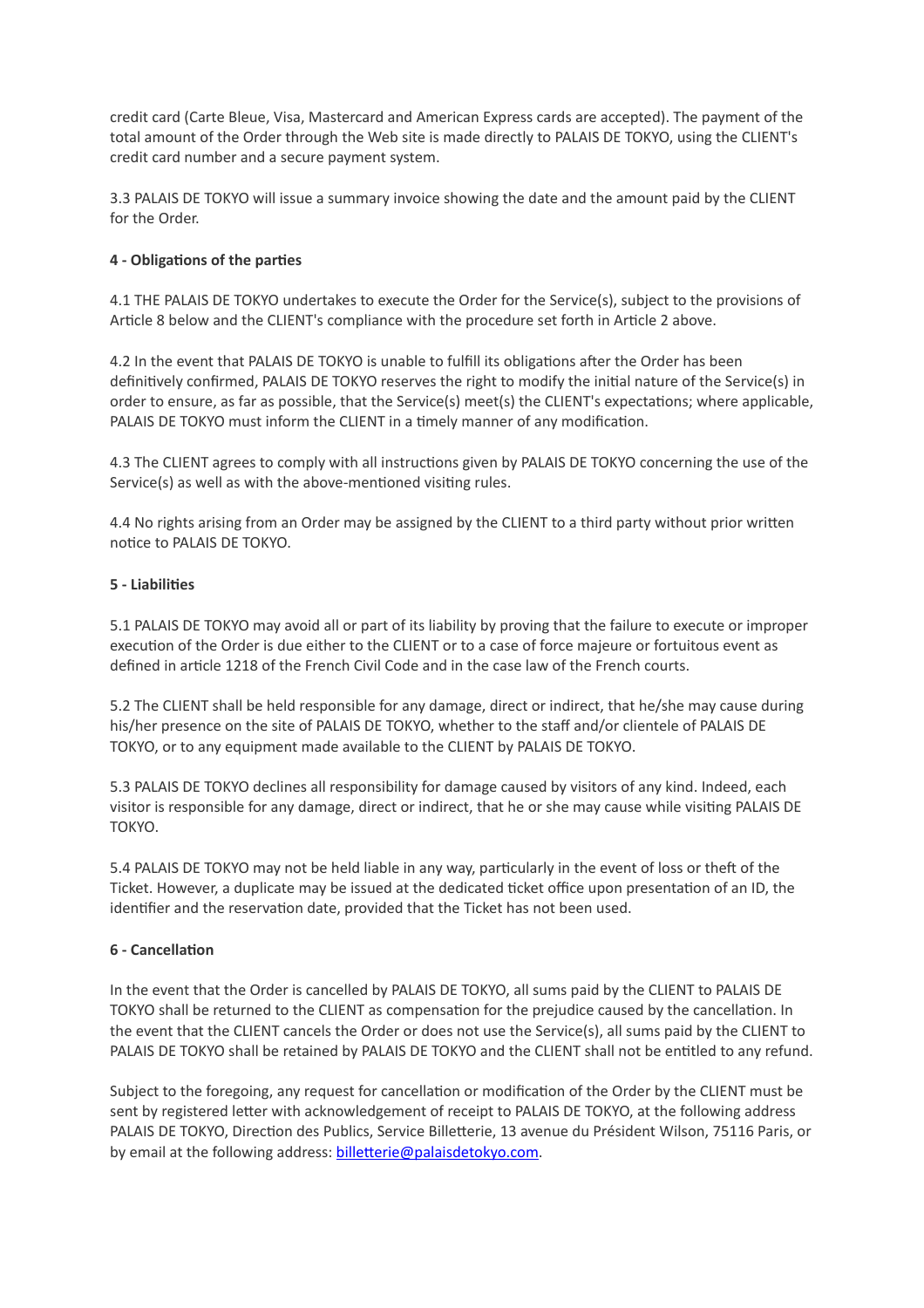### **7 - Force majeure**

PALAIS DE TOKYO reserves the right to cancel the execution of the Service(s) if events of force majeure or fortuitous event force it to do so.

Cancellation of the Service(s) by PALAIS DE TOKYO due to force majeure or fortuitous event, as defined by Article 1218 of the French Civil Code and the case law of the French courts, will result in the return to the CLIENT of all sums paid to PALAIS DE TOKYO for this/these Service(s), as compensation for the prejudice suffered by the cancellation.

PALAIS DE TOKYO reserves the right to modify, without payment of any penalty or indemnity or any reimbursement, the Service(s) if events of force majeure or fortuitous event oblige it to do so.

#### **8 - Governing Law, claims and disputes**

8.1 The present TS are subject to French law.

8.2 Any complaint arising during the performance of the Service(s) defined herein must be submitted as soon as possible by the CLIENT, on the spot and in an appropriate manner, so that PALAIS DE TOKYO can seek a solution as soon as possible. In any event, the CLIENT must also send any claims to PALAIS DE TOKYO by registered mail within one month of the date of performance of the Service(s), to the following address PALAIS DE TOKYO, Direction des Publics, Service billetterie, 13 avenue du Président Wilson, 75116 PARIS. This letter must specify the Order number and the precise reasons for the complaint. In the event of any dispute concerning the interpretation and/or performance of the present TS that the Parties are unable to resolve amicably, jurisdiction is expressly granted to the competent courts of Paris.

#### **9 – Personal data**

9.1 The information collected on the Internet ticketing service of PALAIS DE TOKYO is intended for PALAIS DE TOKYO. It is subject to computer processing for the purpose of processing the CLIENT's request and the commercial management of PALAIS DE TOKYO, in particular

- responding to requests for information made on PALAIS DE TOKYO ticketing website;

- placing and managing Orders;

- sending commercial information when the CLIENT has given his/her consent or when authorized by current legislation.

9.2 In accordance with the law n°78-17 of January 6, 1978 relating to data processing, files and freedoms and the general regulation on data protection n° 2016/679 of April 27, 2016 (known as "RGPD"), the CLIENT has a right of access, rectification, deletion of the information which concerns him/her, as well as a right to the portability of his or her data or to limit the processing, which the CLIENT may exercise by contacting PALAIS DE TOKYO (PALAIS DE TOKYO, Service juridique, 13 avenue du Président Wilson, 75116, Paris and by email to dpo@palaisdetokyo.com), the data controller. This is an individual right that can only be exercised by the person concerned in relation to his or her own information: for security reasons, PALAIS DE TOKYO will have to verify his or her identity in order to avoid any communication of confidential information concerning him or her to anyone else. The CLIENT's data may be transmitted by PALAIS DE TOKYO to third parties for commercial prospecting purposes, provided that the CLIENT has given his or her consent on the registration form he or she has filled out.

9.3 The fields of the registration forms followed by an asterisk must be filled in. If they are not filled in, PALAIS DE TOKYO will not be able to take the registration request into account.

PALAIS DE TOKYO may also collect data concerning the use of PALAIS DE TOKYO ticketing website, such as